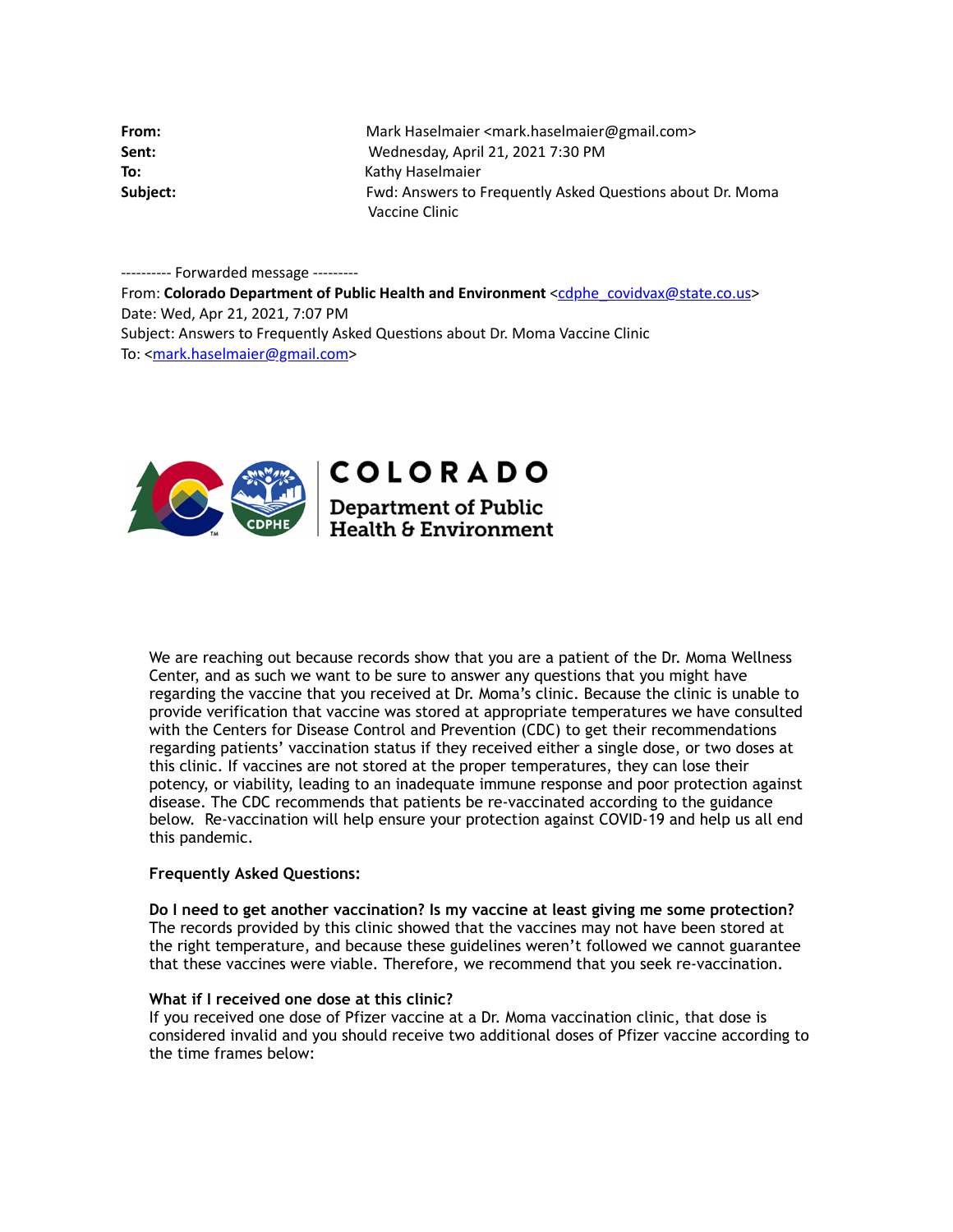- Additional dose of Pfizer 21 days after your initial invalid Pfizer dose was received at Dr. Moma, and
- Final dose of Pfizer 21 days later (e.g., 21 days after your repeated valid dose)

If you received one dose of Moderna vaccine at a Dr. Moma vaccination clinic, that dose is considered invalid and you should receive two additional doses of Moderna vaccine according to the time frames below:

- Additional dose of Moderna 28 days after your initial invalid Moderna dose was received at Dr. Moma, and
- Final dose of Moderna 28 days later (e.g., 28 days after your repeated valid dose)

If you do not know which vaccine you received at a Dr. Moma vaccination clinic, you should receive two additional doses of either Moderna or Pfizer vaccine according to the time frames below:

- Additional dose of Moderna or Pfizer 28 days after your initial invalid mRNA dose was received at Dr. Moma, and
- Final dose of Moderna or Pfizer 28 days later (e.g., 28 days after your repeated valid dose)

### **What if I received two doses at this clinic?**

- If you received two doses of Pfizer vaccine at a Dr. Moma vaccination clinic, those doses are considered invalid and you should receive one additional dose of Pfizer vaccine at least 21 days after your last COVID-19 dose.
- If you received two doses of Moderna vaccine at a Dr. Moma vaccination clinic, those doses are considered invalid and you should receive one additional dose of Moderna vaccine at least 28 days after your last COVID-19 dose.
- If you do not know which vaccine you received at a Dr. Moma vaccination clinic, you should receive one additional dose of either Moderna or Pfizer vaccine at least 28 days after your last COVID-19 dose.

The CDC does not recommend that people get more than three doses of any COVID-19 vaccine, regardless of validity. This means that if you received two doses at this clinic you should get one more, but not two more.

### **Should I be nervous about having three doses of the vaccine?**

There is no evidence that suggests getting a third dose would be harmful. Pfizer and Moderna are currently testing to see if a third booster dose might help keep people protected for a longer amount of time. While we don't know the results of those tests yet, the CDC has recommended that people who received two vaccine doses from Dr. Moma's clinic also receive a third dose to make sure they are protected against COVID-19.

### **Why should I not have four doses if my first two doses were not viable?**

CDC does not currently recommend completely restarting the vaccination series for those who have already received both doses (i.e., CDC does not recommend administering a total of 4 doses). This is because there is not data available about people receiving four doses, and we want to be as cautious as possible.

# **What if I received one dose of Pfizer and one dose of Moderna?**

You should have received two doses of the same vaccine. If you did receive one of each, you should plan to receive one additional dose of the same type of vaccine as your most recent